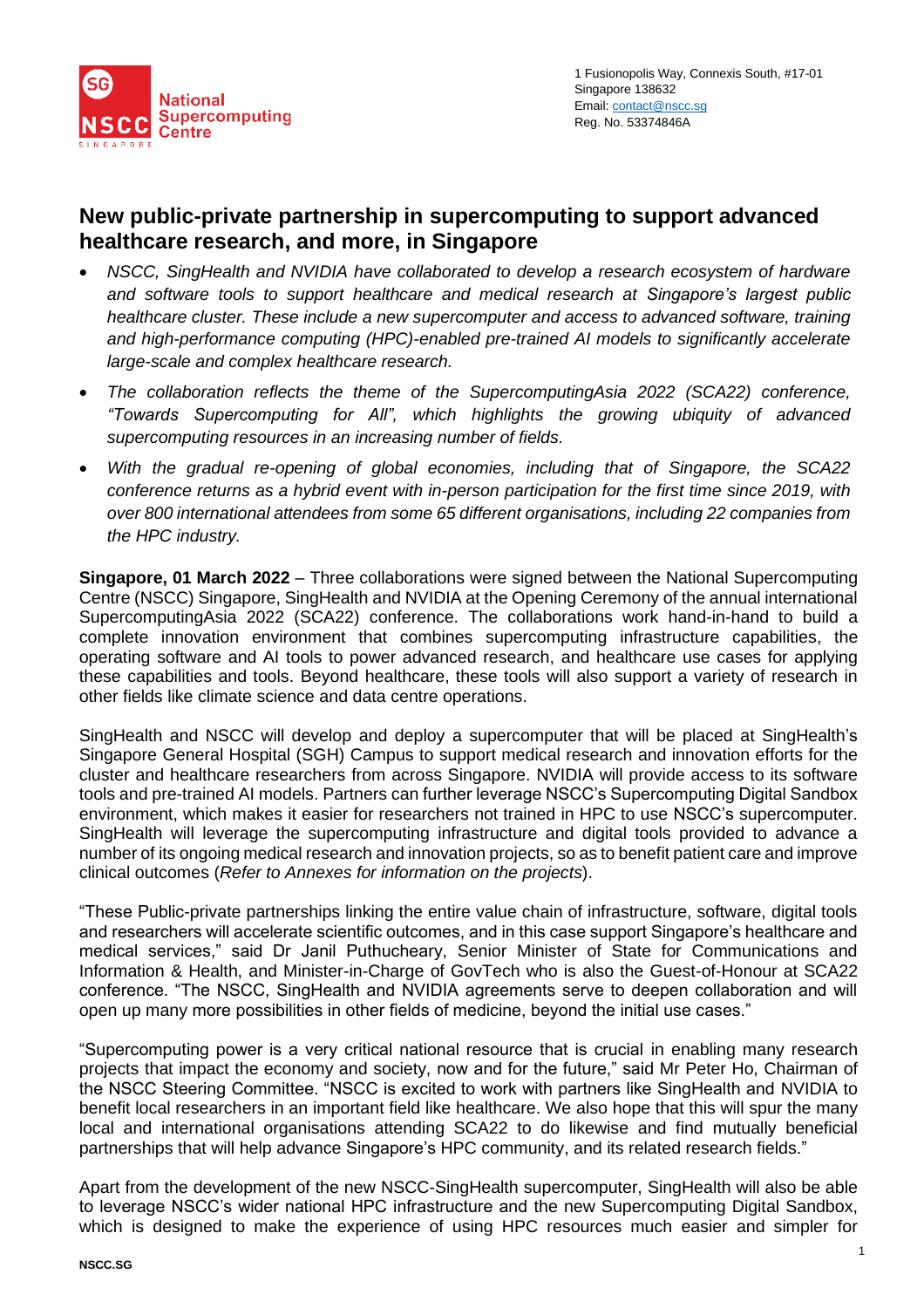

researchers who may not possess in-depth HPC knowledge.

"The adoption of emerging technologies is a game-changer in helping us enhance care delivery and optimise healthcare resources with the goal to improve clinical outcomes and the experience for patients," said Professor Kenneth Kwek, Deputy Group CEO (Innovation & Informatics), SingHealth. "Through this exciting collaboration with NSCC and NVIDIA, supercomputers and software specialised for AI and deep learning will be made readily available and accessible to our colleagues, to aid them in doing breakthrough research and developing new innovations that will transform and shape the future of healthcare."

One of the healthcare projects that the tripartite partnership will support is SingHealth's Artificial Intelligence for Transformation of Medicine Programme (AIMx), which aims to develop AI algorithms for the smart triaging of patients with cardiovascular disease. Using big data comprising clinical data, chest x-rays and retinal images of patients with symptoms of cardiovascular disease, the AI algorithms are designed to predict a patient's risk of adverse cardiac events and perform a suitable triage. The tool could help clinicians prioritise patients with serious cardiac issues for urgent medical attention in emergency settings or identify patients with a higher risk of coronary artery disease in outpatient settings. The benefits of the research include greater efficiency and improved accuracy in the identification of high-risk patients, facilitating timely and life-saving clinical intervention, as well as optimising the use of precious healthcare resources.

"From weather forecasting to life sciences, NVIDIA's accelerated computing and software are powering many of the world's fastest supercomputers and HPC systems, giving researchers the power they need for scientific breakthroughs," said Dennis Ang, Senior Director, Enterprise Business, ASEAN and ANZ Region at NVIDIA. "Our collaboration with NSCC and SingHealth will help to grow research and innovation in healthcare, as well as other key fields related to climate research and digital twin simulation in Singapore."

NVIDIA will provide access to its software development kits and open-source pre-trained AI models. NVIDIA will also be working with NSCC to provide access to its unique software tools and training to support large-scale and complex HPC-enabled AI research.

Co-organised with partners from Japan, Australia and Singapore, the SCA22 Conference is an annual international event that gathers HPC practitioners and companies. With the theme "*Towards Supercomputing for All",* the conference covers a wide array of topics such as the latest trends in supercomputing, HPC-enabled research, data centre technologies, collaborations in areas of HPC and quantum computing. The event also brought new focus on talent development and inclusivity in the realm of HPC with new tracks on "Accelerating HPC Upskilling without Borders" and "Inclusivity and Diversity, the path to supercomputing for all".

NSCC also launched the first HPC Innovation Challenge for the Environment at SCA22 to encourage local teams to submit potential solutions and proposals in areas like creating smart city ecosystems, greener buildings, enhancing the quality of urban living and solutions to tackle climate change. Teams from Singapore government agencies, local enterprises and students from Institutes of Higher Learning will be invited to vie for Challenge Prizes totaling S\$18,000.

The international conference will also welcome the ThaiSC supercomputing centre of the National Science and Technology Development Agency, Thailand as a co-organiser in the next iteration of the event, SupercomputingAsia 2023 (SCA23).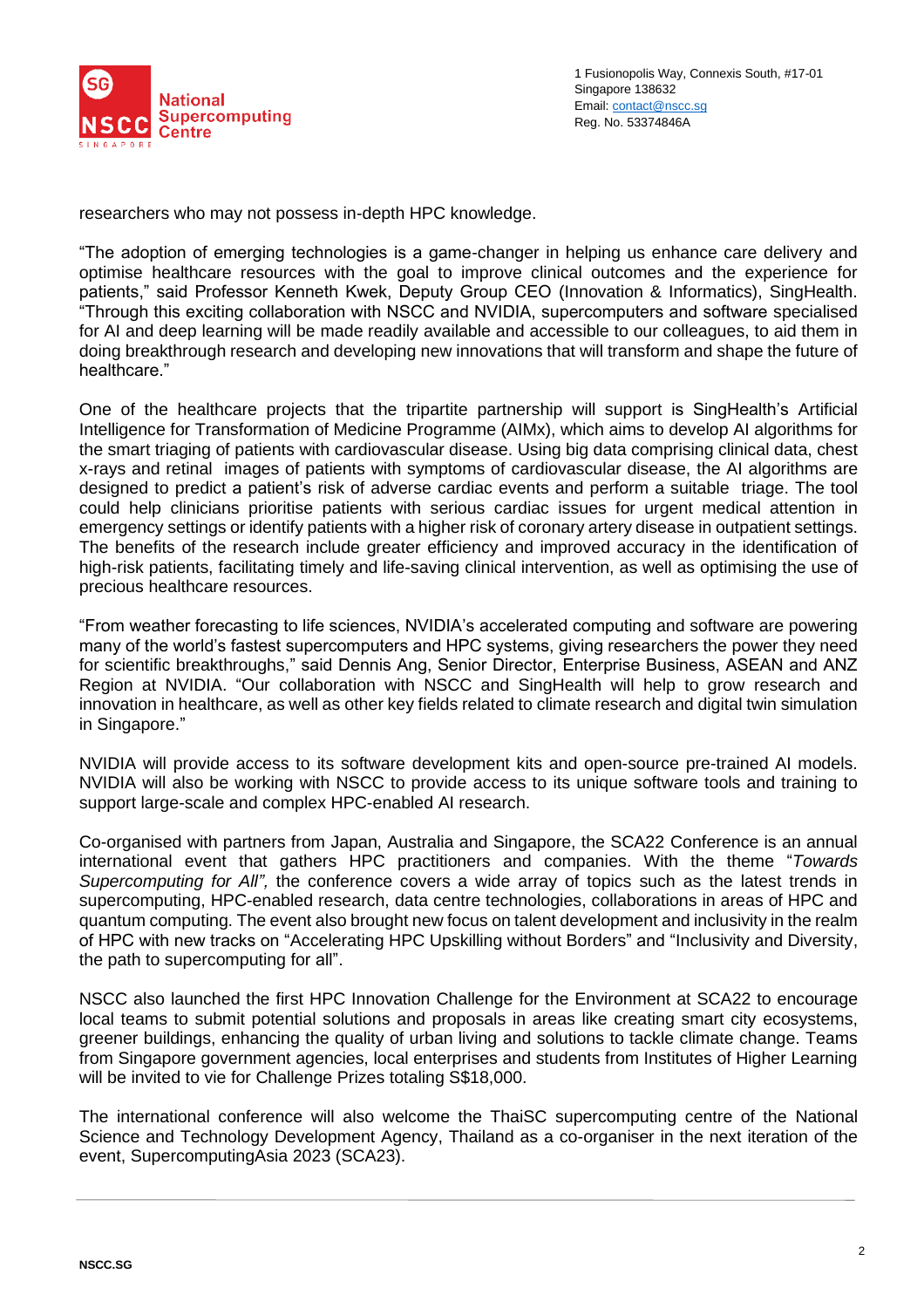

1 Fusionopolis Way, Connexis South, #17-01 Singapore 138632 Email[: contact@nscc.sg](mailto:contact@nscc.sg) Reg. No. 53374846A

#### **For further information, contact:**

#### **FOR NSCC:**

Mr Eugene Low Marketing & Engagement National Supercomputing Centre (NSCC) Singapore (+65) 9230 9235 [eugene@nscc.sg](mailto:eugene@nscc.sg) [www.nscc.sg](http://www.nscc.sg/)

#### **FOR SINGHEALTH:**

Ms Amadea Tan SingHealth Group Communications (+65) 6377 8048 (+65) 9669 4776 amadea.tan.s.l@singhealth.com.sg

## **FOR NVIDIA CORP:**

Mr Edward Lim Managing Consultant, CIZA Concept edward@ciza.com

#### **Chinese Translations**

- National Supercomputing Centre (NSCC) Singapore 新加坡国立超**级电脑中**心
- SingHealth 新加坡保健服务集团 (新保集团)
- Professor Kenneth Kwek, Deputy Group Chief Executive Officer (Innovation & Informatics), SingHealth - 郭永强教授,新保集团副总裁 (创新与信息学)
- Singapore General Hospital 新加坡中央医院
- Mr Dennis Ang (洪闻禧), Senior Director, Enterprise Business ASEAN and ANZ Region, NVIDIA Corp

#### **About the SupercomputingAsia 2022 (SCA22) Conference**

Co-organised by HPC centres from Singapore, Japan and Australia, SupercomputingAsia 2022 (SCA22) is an annual conference that encompasses an umbrella of notable supercomputing and allied events in Asia. SCA22 will be held as a hybrid conference from 1 to 3 March 2022. The key objective of the SupercomputingAsia conference is to promote a vibrant and relevant HPC ecosystem in Asia. Delegates will be able to gain access to visionary insights from thought leaders in academia and industry, optimum networking opportunities and the supercomputing community in Asia. The conference co-organisers include the National Supercomputing Centre (NSCC) Singapore, RIKEN Center for Computational Science (R-CCS), Research Organization for Information Science and Technology (RIST), Pawsey Supercomputing Centre and the National Computational Infrastructure (NCI) Australia. Since 2018, the SCA conference series has quickly grown to become a key meeting and networking platform for the HPC and supercomputing value chain for Asia and internationally. Partners share new insights, discuss trends and present the latest advances in the development of HPC. The conference attracts international delegates including mid- and C-level executives, principal researchers and HPC professionals from academia, industry and the public sector.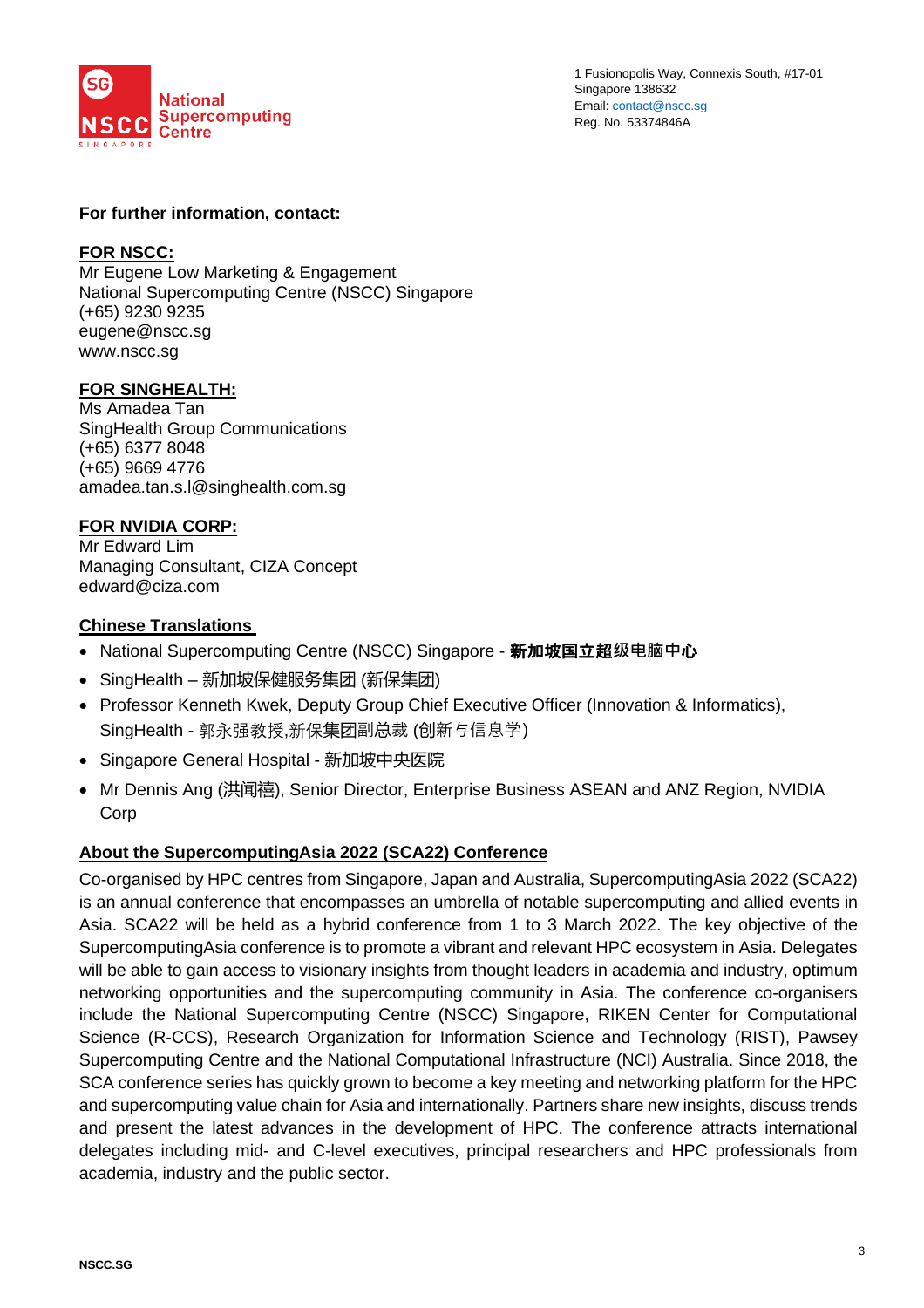

## **MEDIA FACT SHEET**

SingHealth's collaboration with the National Supercomputing Centre (NSCC) and NVIDIA will provide clinicians and researchers with access to supercomputers as well as software with specific expertise in Artificial Intelligence (AI) and deep learning to accelerate and catalyse highvalue research that will transform clinical care for patients.

The SingHealth-NSCC-NVIDIA collaboration will advance medical research and innovation projects such as the following:

# **Diagnosing Cardiovascular Disease through Artificial Intelligence**

Cardiovascular disease (CVD) is the leading cause of death globally, causing 20% of deaths in Singapore and 33% of deaths globally. As the prevalence of CVD is higher among older adults, Singapore is likely to see a rise in the number of patients with CVD as the population ages.

Harnessing the power of AI, SingHealth clinicians are working with various healthcare and research institutions to come up with solutions to improve the care and management of CVD. AI will be a powerful tool that can help clinicians assess patients' test results more efficiently and accurately, reducing the time required for diagnosis and allowing patients to receive the appropriate care in a timely manner.

## **1. APOLLO (AI-driven national Platform for CT cOronary angiography for clinicaL and industriaL applicatiOns)**

APOLLO is a collaboration between the National Heart Centre Singapore, Duke-NUS Medical School, Agency for Science, Technology and Research (A\*STAR), National University Hospital and Tan Tock Seng Hospital.

It is an AI-driven platform for computed tomography coronary angiography (CTCA) for clinical, research and industrial applications. CTCA is the most comprehensive 3D non-invasive imaging to diagnose cardiovascular disease.

The system consists of four modules which can perform different AI analyses on CTCA images, and provide detailed AI-generated reports on patients' conditions and their risk of cardiovascular disease. The four modules identify and report the following parameters that determine the risk of cardiovascular disease:

- Calcium Score
- Epicardial Adipose Tissue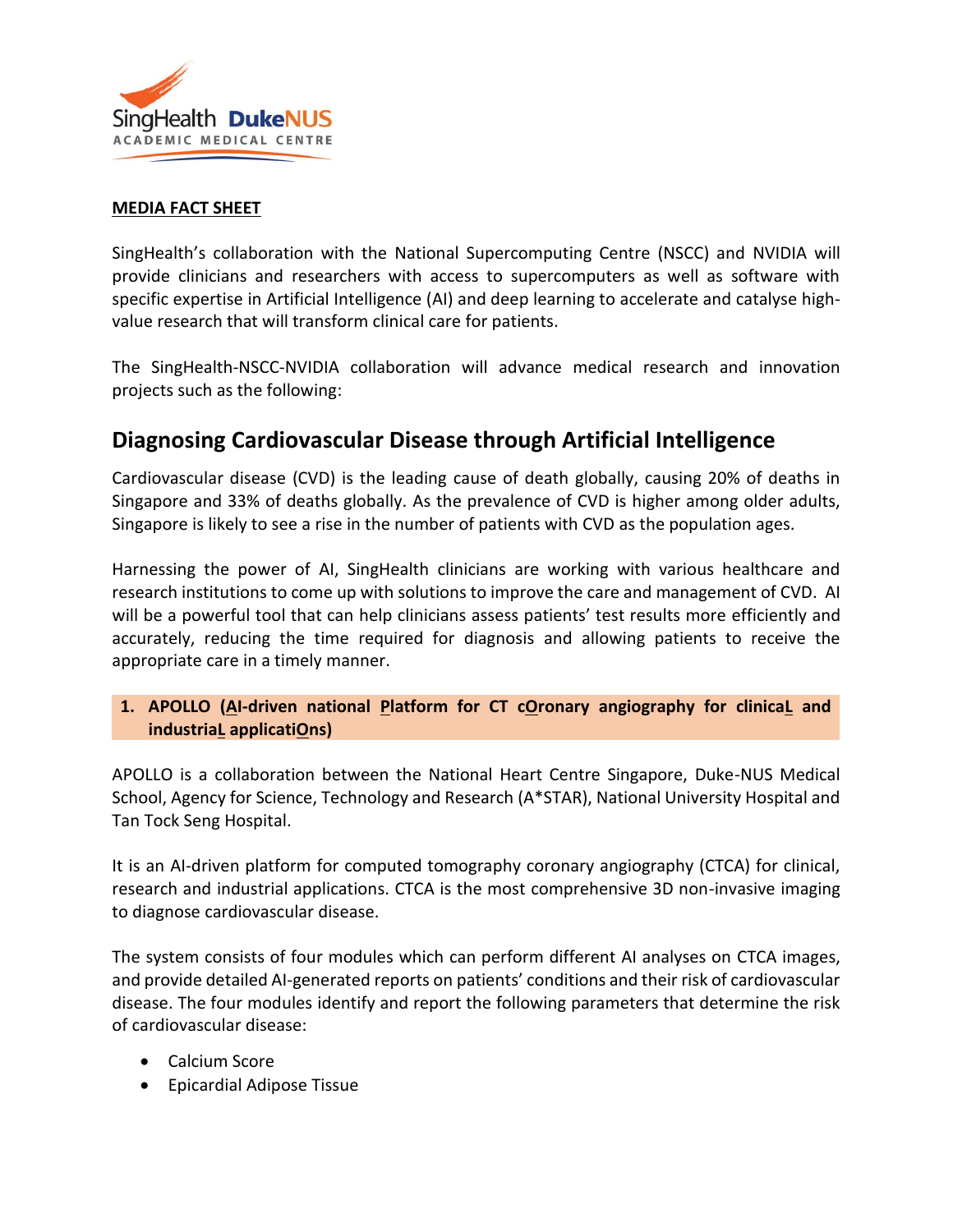

- Stenosis (narrowing of blood vessels)
- Type, Volume and Characteristics of Plaque (cholesterol, fatty substances, waste products, etc. that can clog or damage arteries)

## *Refer to Annex A for samples of APOLLO's AI-generated CTCA Reports*

## **Key Benefits**

- **Reduced variability in reporting** 
	- $\circ$  The AI-generated reports will assist clinicians in accurately interpreting the CTCA results, helping them to maintain a consistent standard in reporting.

## • **Shorter processing time**

- $\circ$  A radiologist typically takes two to four hours to interpret a CTCA scan, while the AI-driven platform can complete the analysis within ten minutes, which is more than 100 times faster.
- $\circ$  This relieves clinicians of the burden of performing the full analysis manually, allowing them to work more efficiently and be able focus on other important areas of clinical work, such as caring for patients. This improves productivity and optimises healthcare manpower and resources.

## • **Greater detail in reporting**

- o The AI-generated reports go into a deep level of detail, providing clinicians with in-depth insight into patients' conditions and how to manage it.
- $\circ$  Such details be used to track the progression of disease, as well as the benefits and effects of medication, such as cholesterol-lowering medication.
- $\circ$  E.g. A clinician usually interprets a CTCA result to diagnose a patients' stenosis (how narrow a blood vessel is as a result of plaque buildup). In addition to stenosis, the APOLLO platform also gives insight into the type, volume and character of the plaque, and predicts the risk of future heart attacks.

## • **Specific to Asian population**

- o As it is based on local CVD data, the AI-platform is trained to recognise Asian patterns of disease. Its data warehouse also lays a foundation for the creation of more AI solutions which are customised for Asian populations.
- $\circ$  This is important as there are currently more global studies on CVD for the Western population. With Asians having a different genetic make-up and demographics, clinical solutions that are specific to the Asian population are needful, and are important for personalised medicine.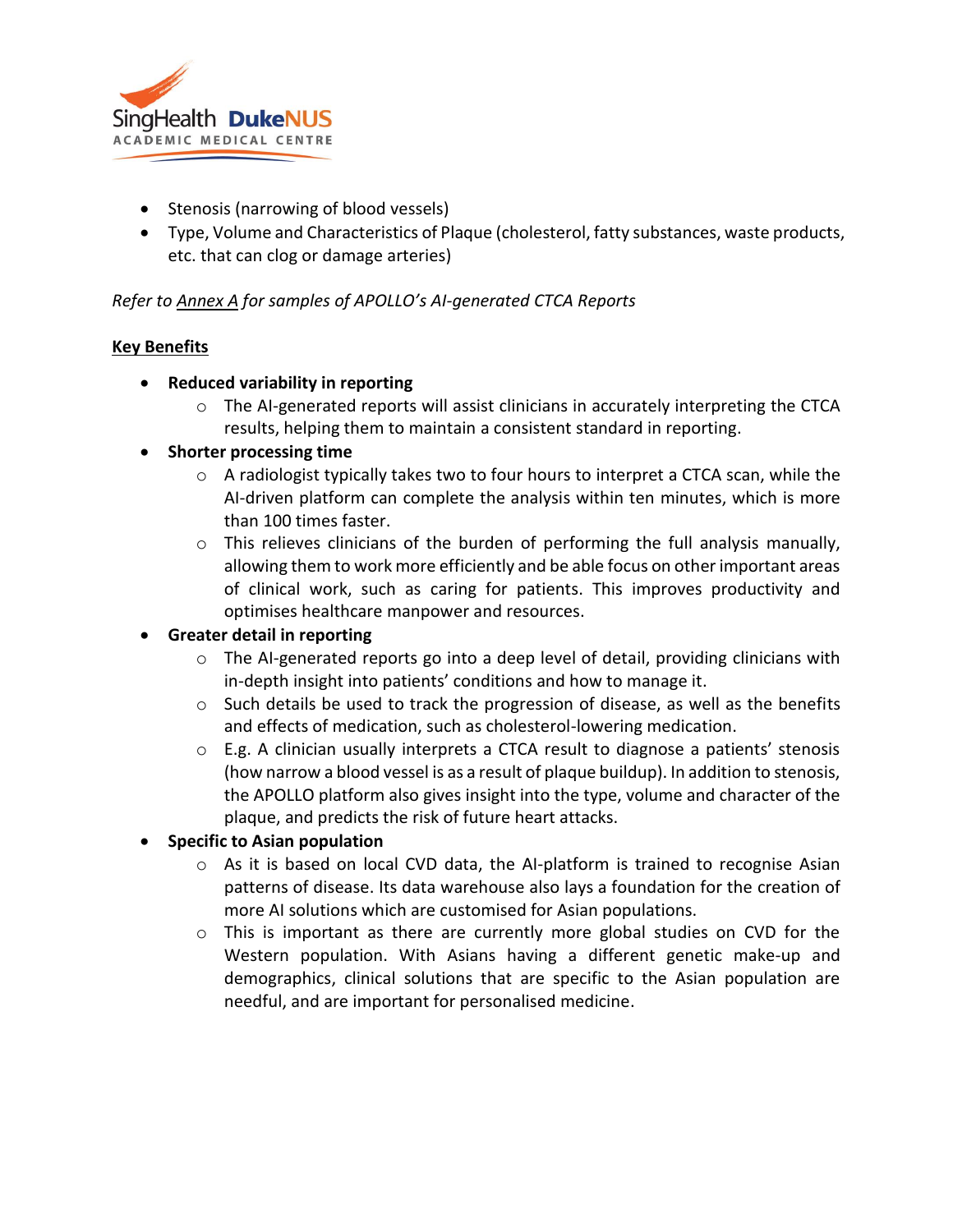

#### **Large Data Warehouse and AI Toolkit**

The project also aims to build a **large, shareable, and anonymised pool of CTCA real-world data**, consisting of 1.5 million CT slices, or cross-sectional images – of the heart, from over 5,000 patients across three hospitals in Singapore, to further refine and train the AI model. As of December 2021, over 3,200 patients have been recruited to contribute their CT slices for the project. With this data warehouse, clinicians and healthcare innovators can create and test more AI models to better predict, diagnose and manage CVD.

In addition, the team aims to create an **integrated platform for the development of AI Toolkits** for anonymisation, reporting and scoring of data. Such toolkits will facilitate the implementation and integration of potential AI solutions into clinical workflows within a shorter amount of time. This will support clinicians and innovators as they bring their budding AI solutions to life, and from bench to bedside to benefit patients.

#### **2. Artificial Intelligence for Transformation of Medicine Program (AIMx)**

The Artificial Intelligence for Transformation of Medicine Programme (AIMx) is a collaboration between SingHealth, Duke-NUS Medical School, A\*STAR's Institute of High Performance Computing (IHPC), and NSCC, which aims to develop AI algorithms for the smart triaging of cardiovascular disease (CVD) patients in the emergency and elective settings.

Using big data comprising clinical data, chest x-rays and retinal images of patients with symptoms of CVD, the AI algorithms will only require a few seconds to predict individuals' risk of adverse cardiac events and perform a suitable triage. In the emergency setting, this will help clinicians prioritise patients with serious cardiac issues for urgent medical attention, and in the elective setting, this will identify patients with coronary artery disease. This allows for a **more accurate identification of high-risk patients, facilitate timely and life-saving clinical interventions, and optimises the use of healthcare resources**.

## **AI Sandbox**

AIMx also aims to develop a digital solution platform, an AI sandbox, which will provide healthcare innovators and technology developers access to anonymised clinical data sets for model validation of the AI algorithms, and a simulated, real-world clinical environment to test their AI models. SingHealth innovators, healthcare partners, industry players and commercial developers will all be able to utilise this Sandbox for their potential solutions.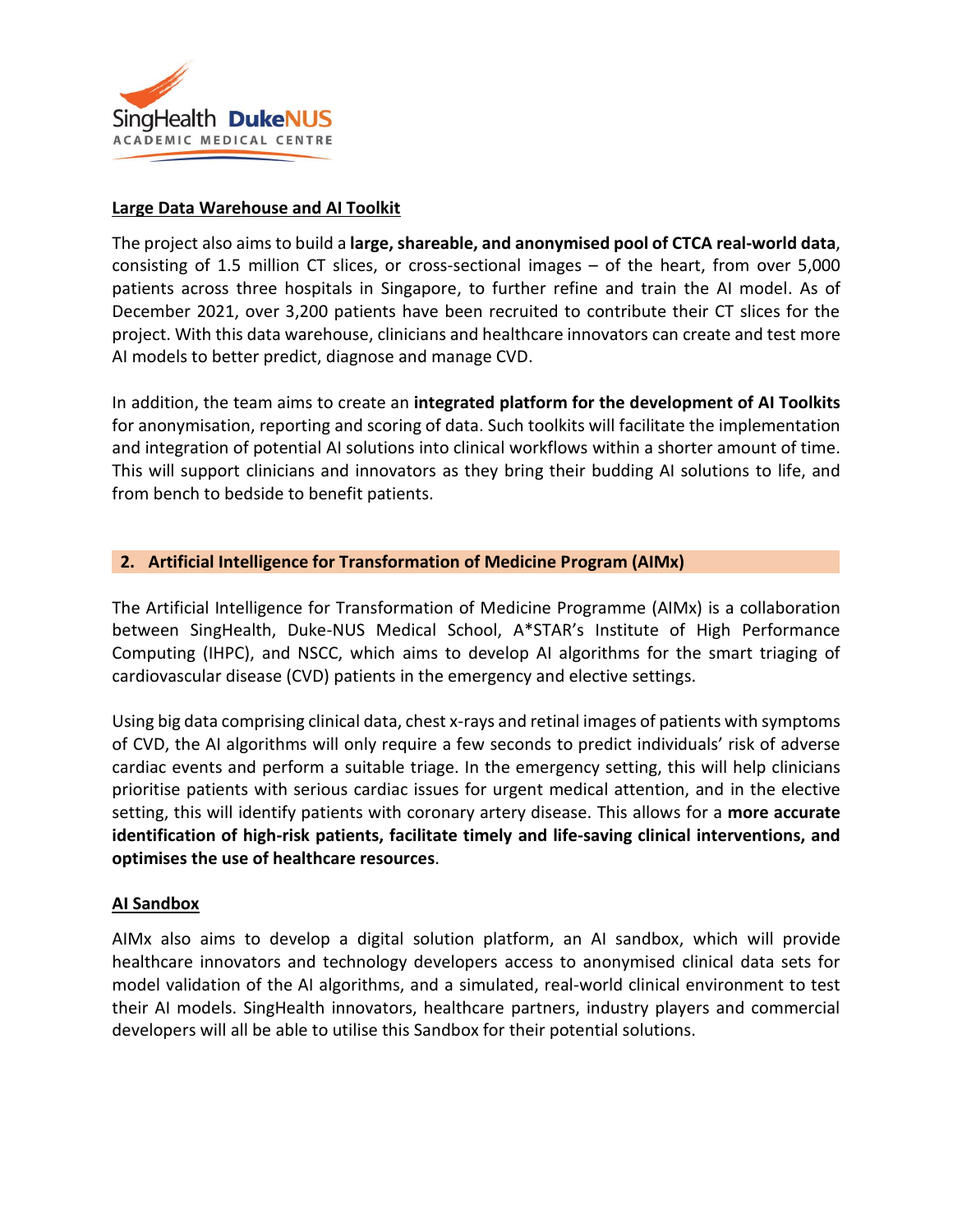

The AI Sandbox consists of two components:

- **Clinical Data Sandbox** testing of trained algorithms for system robustness
	- $\circ$  The anonymised clinical data within the sandbox will be run through the AI algorithms to test its clinical data performance and ability to handle the input of new data
	- o If the outcome is successful, the algorithm can proceed to go through technical sandbox to test its readiness for clinical implementation
- **Technical Sandbox** for algorithms that have been approved by the US Food & Drug Administration (FDA) or Singapore's Health Science Authority (HSA), or have obtained successful outcomes from the AIMx Clinical Data Sandbox
	- $\circ$  The AI algorithms will be tested for system compatibility within a digitally simulated environment, to ensure it is ready to be deployed for clinical use

Starting with the AI cardiovascular disease algorithm and its accumulated pool of images and data, the AI sandbox will subsequently be expanded to include other clinical specialties. This will play an important role in catalysing the development and deployment of potential AI solutions, and ensuring their relevance and viability in addressing care gaps.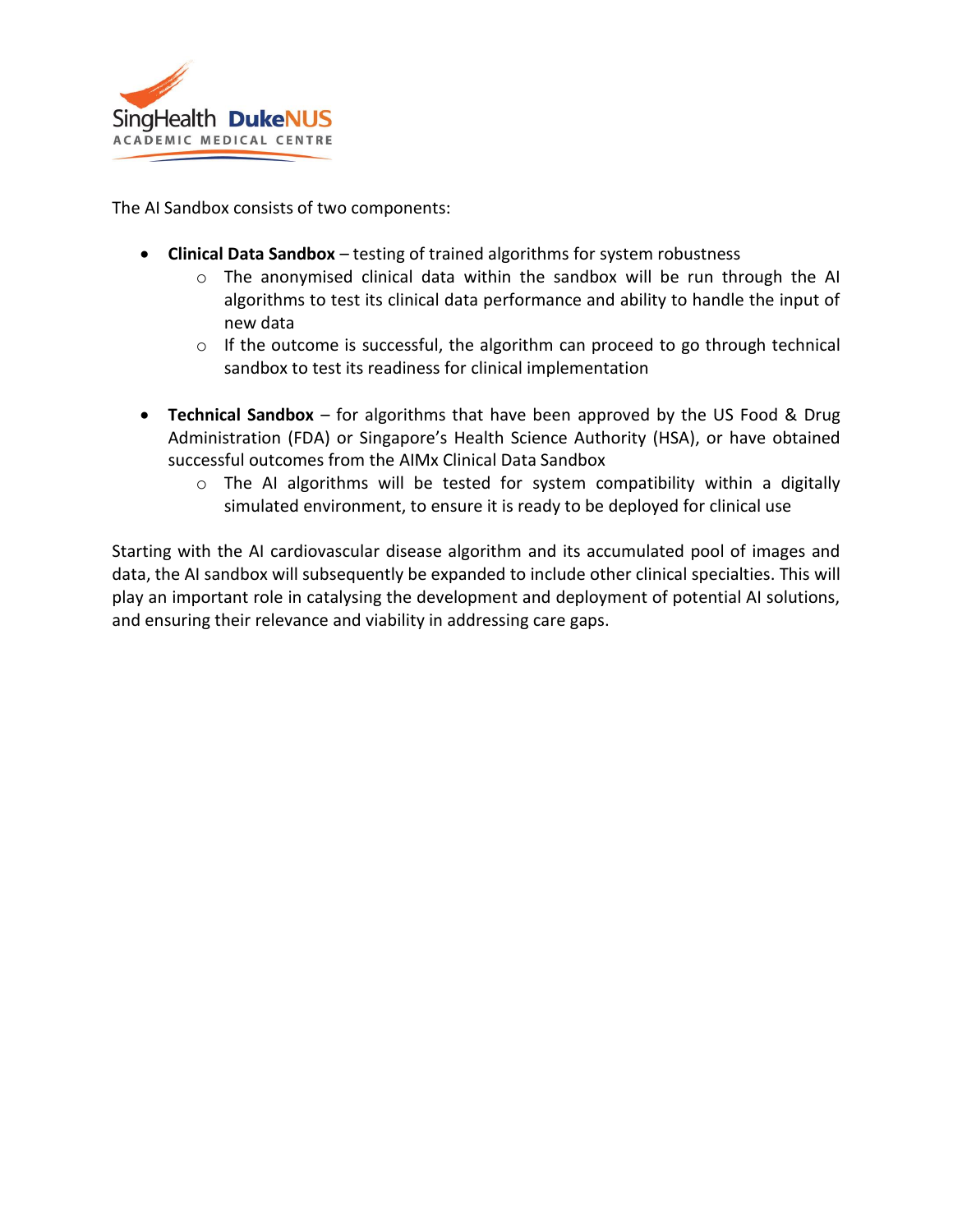

# **Developing Personalised Cancer Therapies Quickly and Accurately with Artificial Intelligence**

#### **3. Using AI to Identify Neoantigens from Cancer Mutations for Precision Immunotherapy**

In building a strategy for precision immunotherapy, cancer vaccines can now be much more personalised to direct each patient's own immune system to destroy cancer cells by identifying new mutations as targets. Known as neoantigens, these new cancer mutations are specific to each individual patient and are not present on normal cells. At initial stages, cancer is able to disguise itself and evade the body's immune system. As cancer grows, it forms new mutation proteins which the immune system is able to recognise, and can be potential targets which are vulnerable to specific immunotherapy. For example, custom-manufacturing neoantigen-specific vaccines can activate and boost neoantigen-specific T cells, which are cells in the immune system that can directly destroy cancer cells with minimal to no side effects.

One of the key challenges in producing neoantigen-specific vaccines is identifying the correct neoantigens which can be effectively recognised by the body's immune system, a very complex and time-consuming process due to the vast amount of genetic information to sieve through. Cancer cells possess a huge amount of peptides but not all form good targets. Computational analyses using AI and machine learning has recently made it possible for effective neoantigens to be discovered, identified and harnessed as targets to design powerful cancer immunotherapy against human cancers.

A team of clinicians and scientists from the National Cancer Centre Singapore (NCCS) is leveraging the power of such AI to **enhance and shorten the neoantigen identification process**, with the aim of producing improved neoantigen-specific vaccines for patients with primary liver cancer and liver metastasis from metastatic colorectal cancer – where their cancers have been surgically removed. The team's AI algorithm is trained on vast biological data sets that contain information about potential neoantigens found on the surface of cancer cells, and uses the patterns and information from the data to quickly and accurately predict neoantigens from genetic information.

The team is currently conducting a clinical trial involving 60 patients – 30 with primary liver cancer and 30 with liver metastasis from advanced colorectal cancer who have already had all their cancers removed. In both cancers, the relapse of cancer at two years after surgery is 50 percent or more.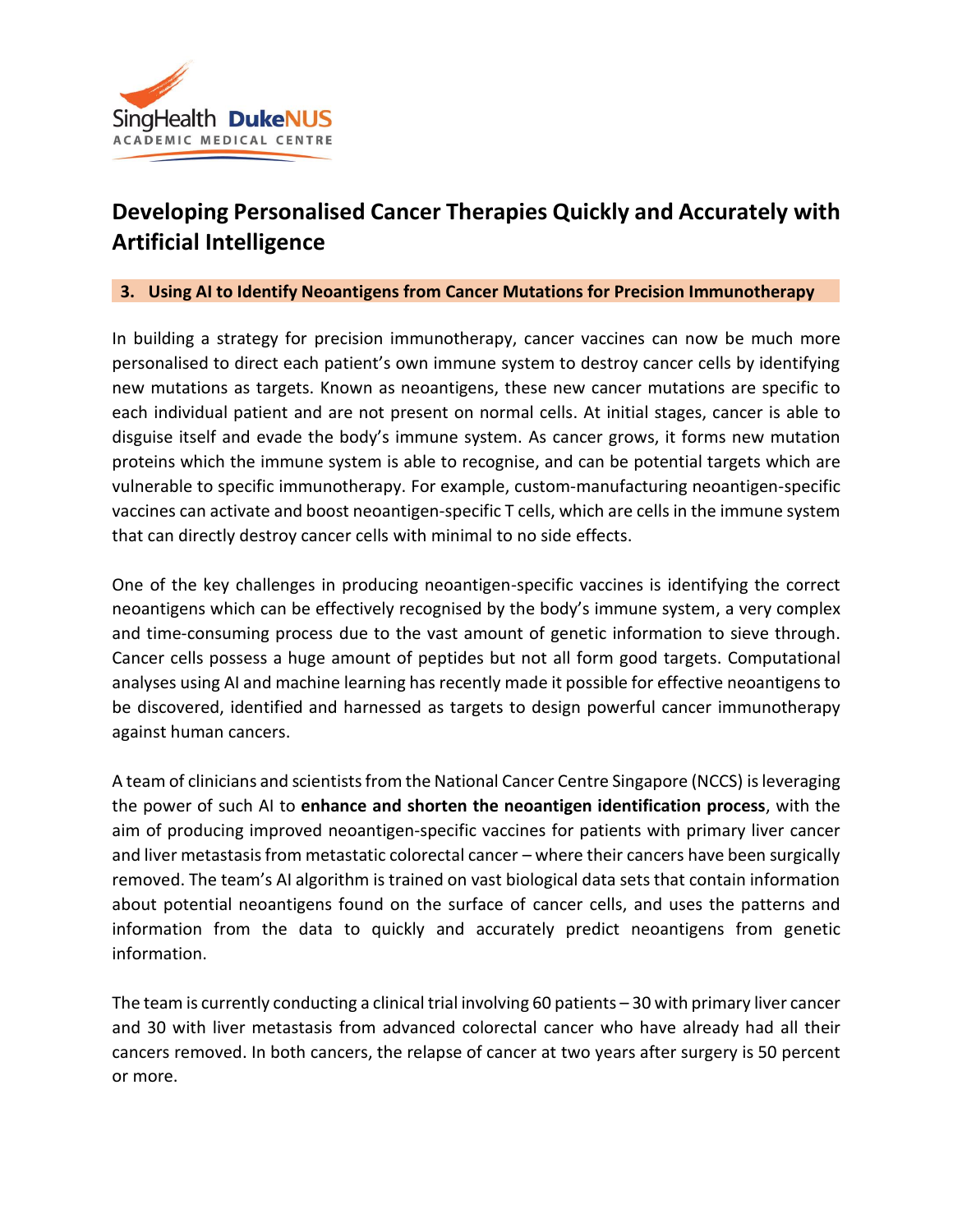

This AI-driven platform is seeking to identify up to 10 neoantigens per patient, with an aim to activate and expand neoantigen-specific T cells in the patients with the injection of the 10 neoantigen carrying cancer vaccines. The cancer vaccine will be combined with a well-established antibody (immune checkpoint inhibitor) that can activate cancer-specific T cells – thus providing a further immune boost as a combination.

This treatment combination is aimed at reducing the chance of cancer returning after the cancerous masses have been surgically removed from the patient.

## **Clinical Trial Process and the Role of AI**

- Cancer is surgically removed from patient and tissue sample is collected.
- Whole genome sequencing and RNA sequencing (for confirmation of mutation in the tumour) is performed on the tissue sample.
- HLA (human leukocyte antigen)-typing is performed to predict if a mutation is immunogenic in the patient.
- **AI with machine learning is used accelerate the prediction of neoantigens from comprehensive genetic information.**
- Identified neoantigen as targets on cancer cells is used to produce neoantigen-specific vaccine.
- Neoantigen-specific vaccine with an antibody as a combination is used to treat patient for up to a year.
- Clinical and analytic data will be fed back for further process development and machine learning to facilitate improvement in vaccine potency and even more precise neoantigen prediction hit rate

The whole process of neoantigen identification and vaccine production and readiness can take up to three months from surgery to vaccinating the cancer patient.

## **Benefits of Precision Immunotherapy**

- Potentially applicable to all types of cancer, thus benefitting many more cancer patients
- Tailor-made and personalised to be highly effective in fighting each patient's cancer
- Does not involve off-target toxicities, where therapies unintentionally affect other proteins or molecules in the body that it was not meant to target. This reduces unexpected side effects of therapy for patients.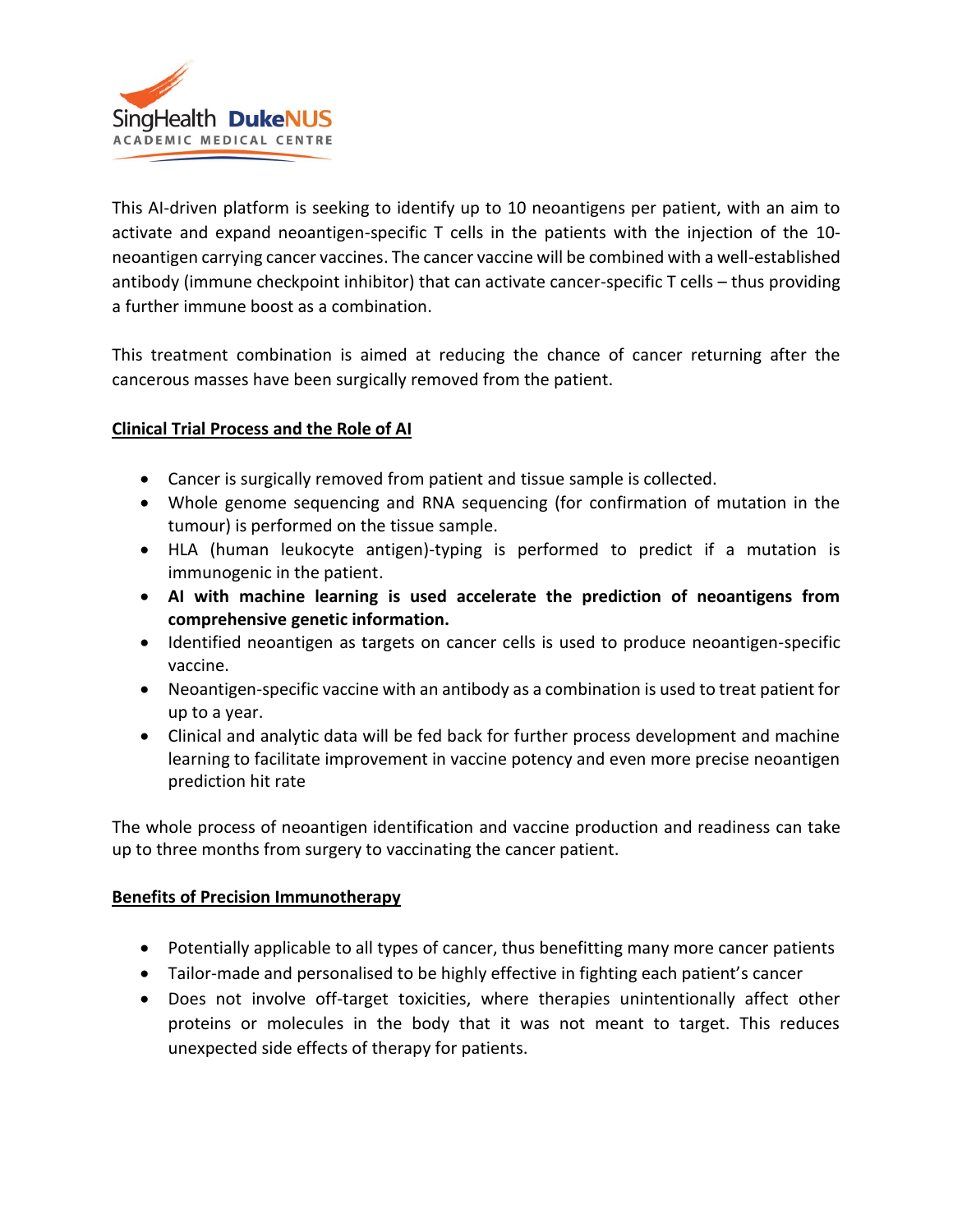

• In this clinical strategy, the objective is to prevent cancer from returning in patients with liver cancer and colorectal cancer spread to the liver. These are some of the commonest cancers in Singapore and in the world.

## **Future Applications**

Moving ahead, the same cutting edge technology can potentially be used for the much more precise prediction of viral peptides for target identification and vaccine development against diseases such as influenza and coronaviruses. This is an important capability for pandemic preparedness.

**Interviews with Principal Investigators of the above projects are available. For media queries and interviews, please contact:**

**Ms Amadea Tan SingHealth Group Communications** Direct line: 6377 8048 Mobile: 9669 4776 E: amadea.tan.s.l@singhealth.com.sg